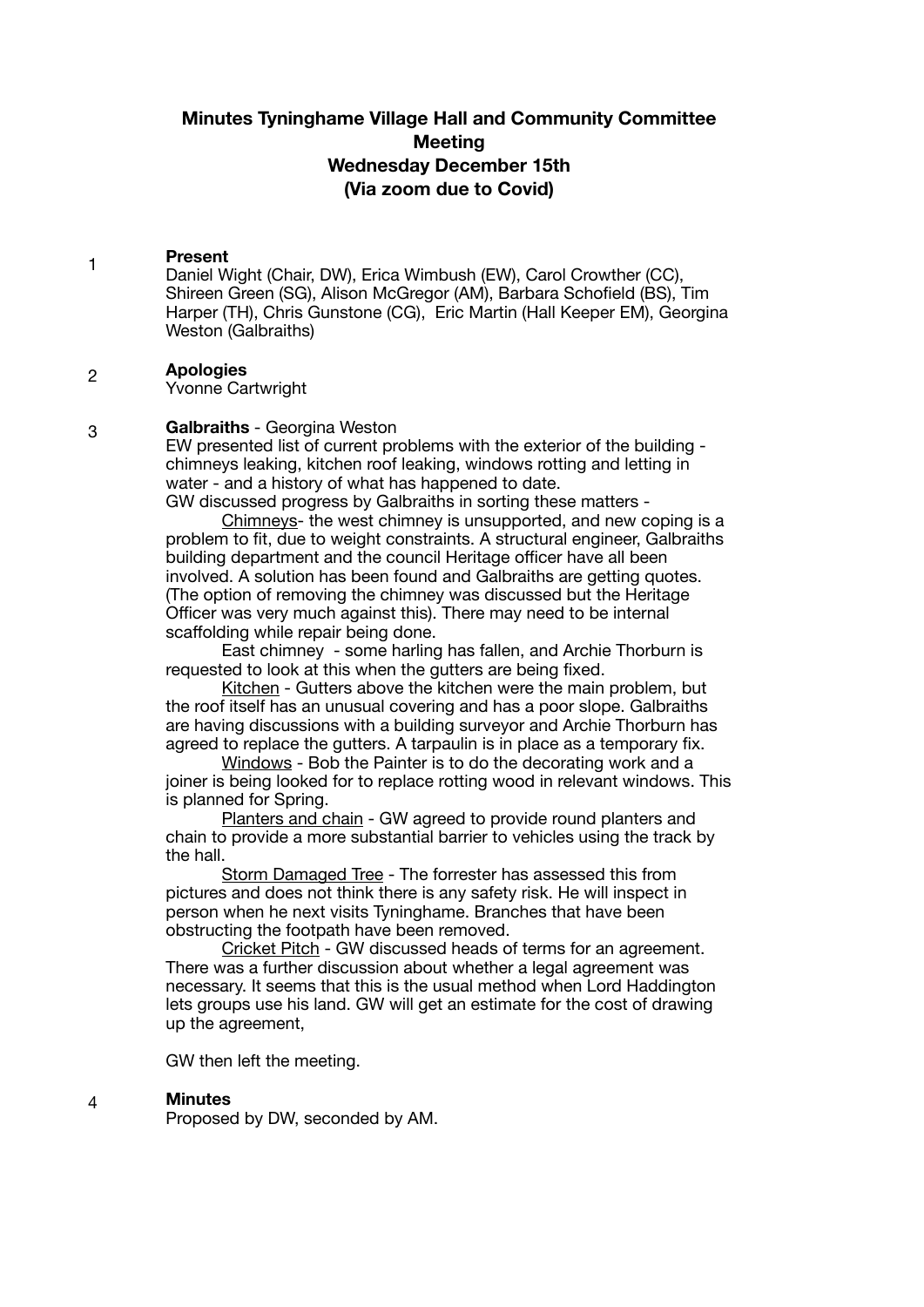| 5 | <b>Matters Arising</b>                                                                                                                                                                                                                                                                                                                                                                                                                                                                                                                                                                      |           |
|---|---------------------------------------------------------------------------------------------------------------------------------------------------------------------------------------------------------------------------------------------------------------------------------------------------------------------------------------------------------------------------------------------------------------------------------------------------------------------------------------------------------------------------------------------------------------------------------------------|-----------|
|   | Name Change - agreed that if there was no legal need to change the<br>name on the bank account, then it could remain as Tyninghame Village<br>Hall.                                                                                                                                                                                                                                                                                                                                                                                                                                         | TH        |
|   | Fire Certificate and Food Hygiene - some uncertainty about what is<br>required. Need to reassess the provision of Fire Extinguishers.<br>Risk Assessment has been updated.<br>Chimney Sweep has been booked<br>Floor to be sanded then sealed in January<br>Minutes - are being posted on website<br>Footpath to Binning Wood - there is a hold up getting access via Teviot<br>Cottage, and the council are in discussions with the estate. Dunpender                                                                                                                                      | EH/CC     |
|   | Community Council (DCC) are happy to provide a stile if this is needed.                                                                                                                                                                                                                                                                                                                                                                                                                                                                                                                     |           |
| 6 | <b>Wording of Policy for Booking Large Events</b><br>Paper received. There was discussion and clarification of various aspects<br>of the report. Agreed that SG would update website with the agreed<br>document.<br>EM stated that he would book a maximum of two weddings per month.                                                                                                                                                                                                                                                                                                      | SG        |
| 7 | <b>Hall Report</b><br>Paper received<br>EM reported that he had finished reviewing bookings<br>There have been 2 wedding cancellations for 2023<br>A 2 week booking by Columba has been cancelled at short notice due to<br>Covid. They are to be invited to reschedule.<br>Curtain Rails - we need one new one and the old ones are not working so<br>well. EM to get quote for new ones.<br>Firewood - local supplies are damp, EM suggests getting this from other<br>suppliers - will get quotes.<br>CC organised help for hall turnaround as the regular cleaner was not<br>available. | <b>EM</b> |
| 8 | Refurbishment<br>Hall floor is being sanded, sealed and varnished 27, 28, 29th January<br>2022. EM has cancelled any bookings. The piano needs to be removed<br>from the Hall - as it is not used, EW will try to arrange sale/removal.<br>Volunteers will be needed to move pews (and maybe piano) on morning of<br>27th Jan prior to floor being revarnished.                                                                                                                                                                                                                             | EW        |
| 9 | <b>CEG</b><br>Report received.<br>A carol event is planned for Christmas Eve.                                                                                                                                                                                                                                                                                                                                                                                                                                                                                                               |           |
|   |                                                                                                                                                                                                                                                                                                                                                                                                                                                                                                                                                                                             |           |

# 10 **Finances**

£11,600 currently in the bank account.

# 11 **DCC**

DW met with the council Road Officer. There is a plan for planters (as already in place at Gifford) at village entrance from East Linton. There is no move on the 20mph speed limit. Rumble strips are to be renewed Sustrans are planning to implement a cycle route from East Linton to Tyninghame Links.

BT Fibre-optic Broadband - discussion about provision. It appears that some parts of the village are not connected, apparently as they are on private roads, but others are. BS is having a meeting in the near future.